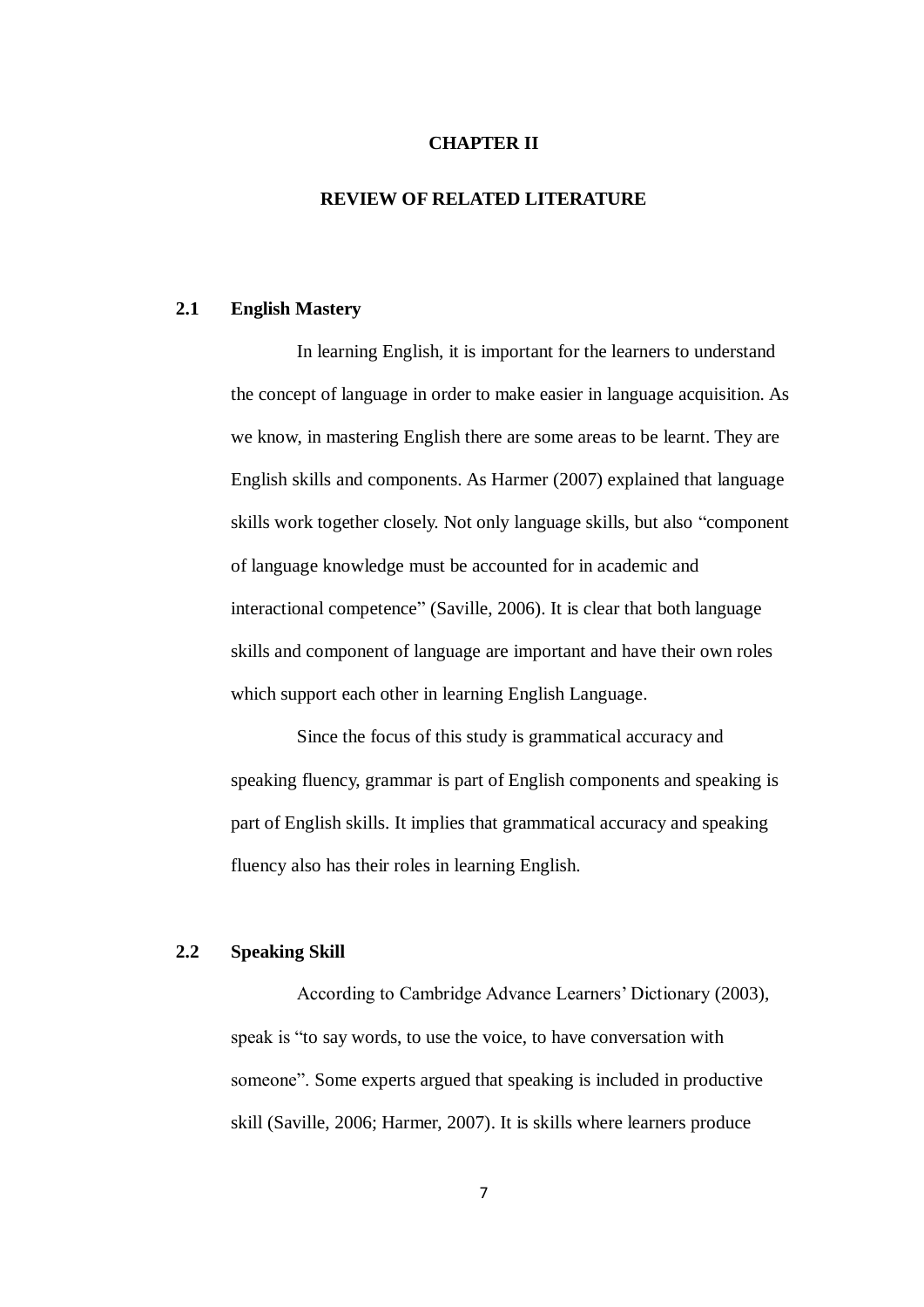language. Learners should be able producing language by themselves. It requires understanding of language component such as vocabulary, morphology, phonology, syntax, and discourse to produce language (Saville, 2006: 162). That is why limited knowledge of language can cause problem in producing language.

For some learners, the priority in learning English is to speak competently (Hedge, 2003). Speaking is divided into transactional and interpersonal purpose (Harmer, 2007). Transactional propose conveying information and facilitating goods and service. Meanwhile, interpersonal propose maintaining good relationship with people.

Hedge (2003: 273) mentioned that it is useful to focus on language accuracy (grammatical structure, communicative function, etc.) in producing spoken English. It can be done by:

- a. Contextualized practice. It is to practice language by using suitable context with the suitable condition. It aims to balance between communicative function and linguistic form. For example by using some kinds of tenses appropriately.
- b. Personalizing language. It makes the language suitable for the learners. For examples by expressing their feelings, preference, ideas, and opinions. It is easier to be memorized.
- c. Building awareness of the social use of language. It leads learners to understand the appropriate social behaviour and appropriate language which should be used.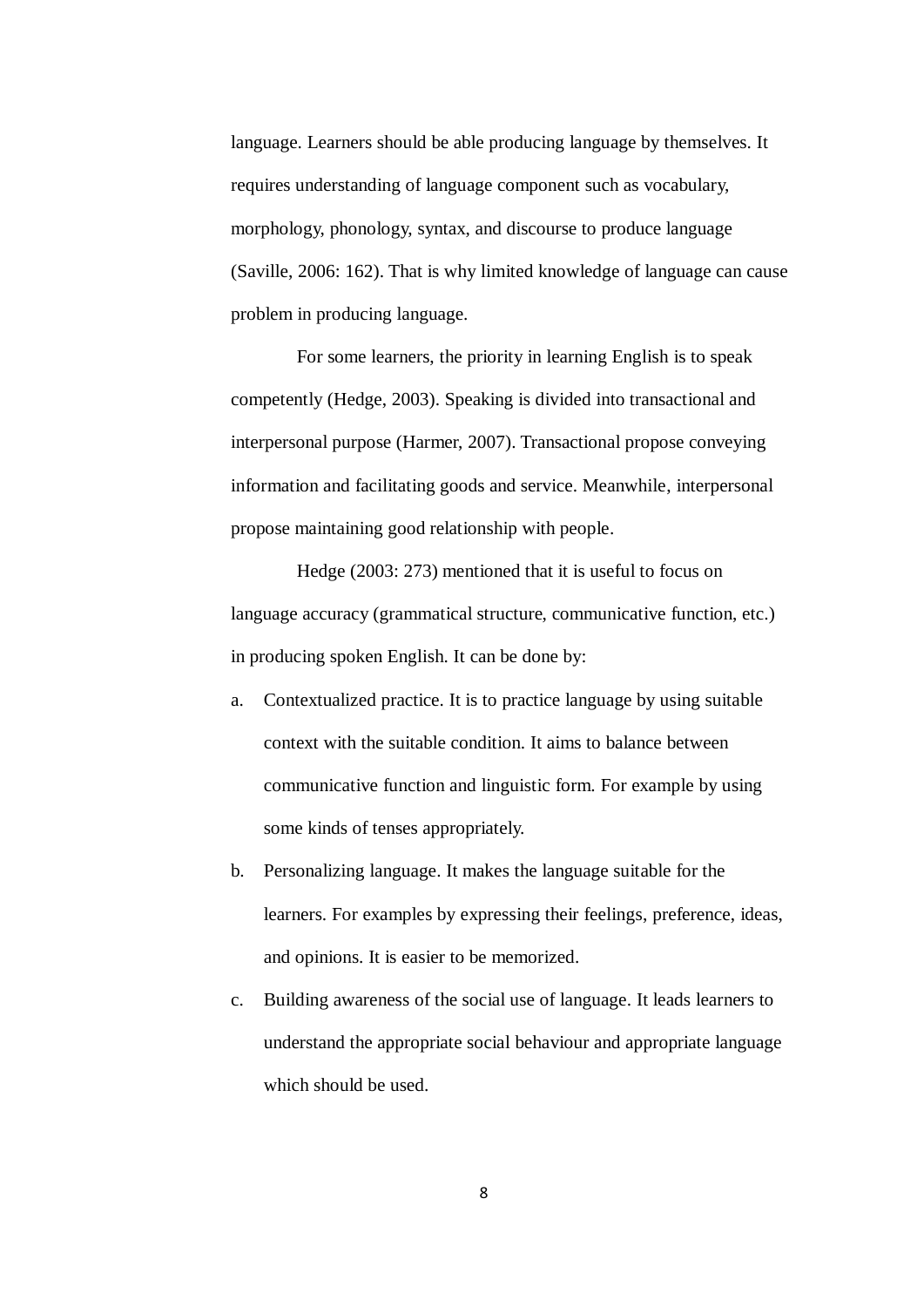d. Building confidence. It is to build confidence and ease learners in speaking so that they can use language automatically and quickly. It might be related to fluency. As Yurong and Nan (2008) showed on his research finding that learners of second language who have higher self-esteem tend to be more fluent in speaking.

In short, speaking is not only about to communicate ideas but also about how the learners are able to communicate ideas with focus on the aspects of accuracy so that the learners can achieve the true purpose of competent speaking.

From the explanation above, speaking is an activity which consists of producing words, utterances to deliver the purpose of the speaker by using some language components such as vocabulary, grammar, pronunciation, etc. Meanwhile, skill is ability to do something well. So, speaking skill is ability to produce words, utterances to deliver the purpose of the communication by using some language component such as vocabulary, grammar, pronunciation, and etc well.

#### **2.2.1 Speaking fluency**

There are many arguments related to Speaking fluency. According to British Broadcasting Corporation (2003), fluency is being able to communicate ideas without having too much stop and think about what to say. Other similar idea related to fluency is from Hedge (2003: 54) that defined fluency as "the ability to link units of speech together with facility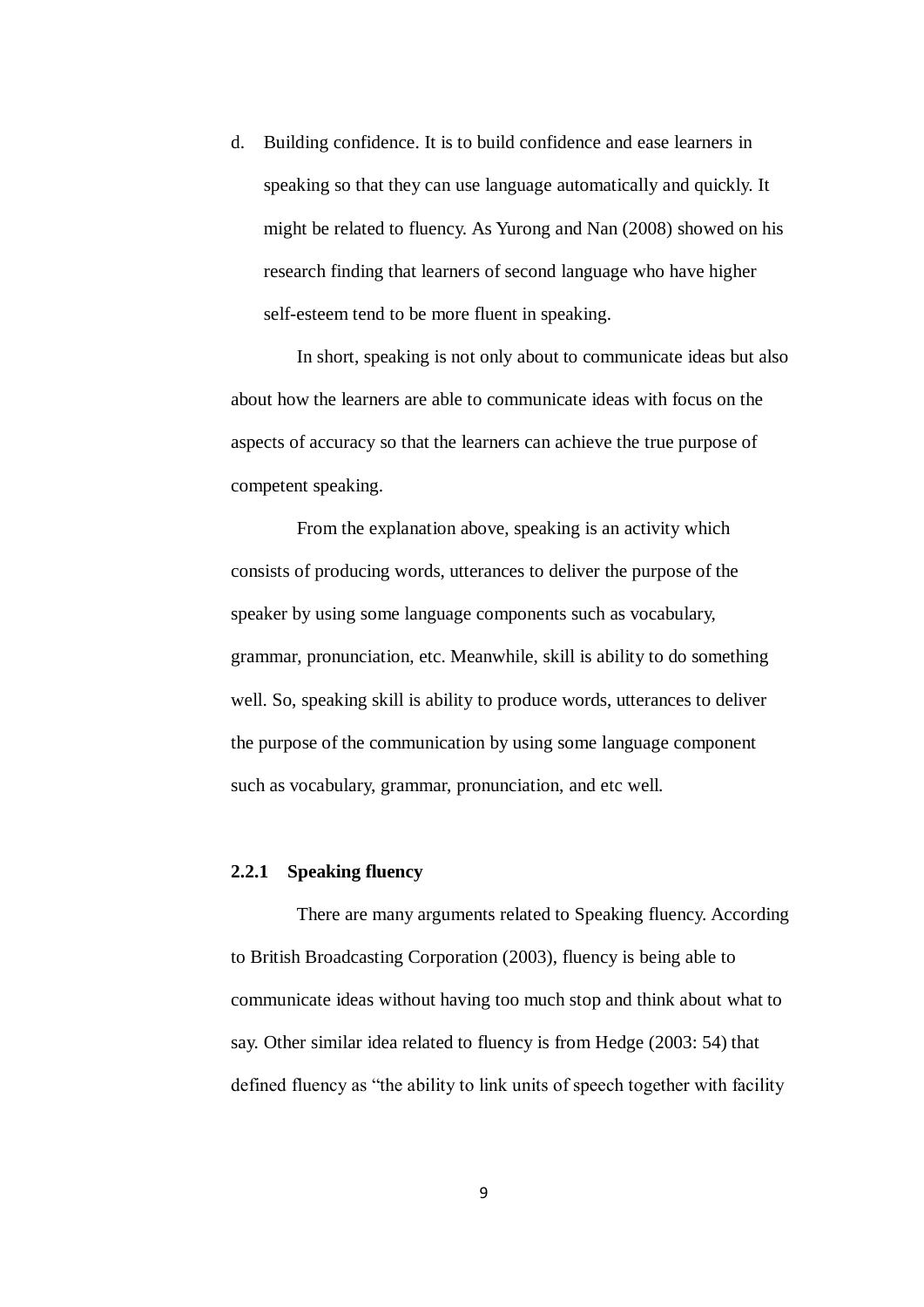and without strain or inappropriate slowness, or undue hesitation". This is in line with Koizumi (2005) that fluency is the speed of speaking.

Those definitions above are also the same with British Council the UK International Organization (taken from http://learnenglishteens.britishcouncil.org/) that fluency is to speak easily and quickly with very few pauses. Cotter (2013) added that fluency is not only ability to speak smoothly and quickly but also to speak with few pauses in involving a conversation. From the definition from some experts above, most of them argued that fluency is being able in communicating ideas quickly, well, smoothly, and easily in speaking activities.

To make learners being accustomed in producing spoken English fluently, Hedge (2003: 277) suggested these terms:

- a. Free discussion. Learners have opportunities to increase fluency through free discussion because it involves learners to talk about topics which can attract them. It also leads learners to use language in order to maintain conversation with others so that they are attracted to speak more.
- b. Role-play. It can make learners to choose language that they want to use. Through role-play, learners can practise various languages regarding to setting, politeness, and formality. They are also able to practise several interpersonal communications.
- c. "Gap" activities. In this term, learners try to connect information gap to solve problem. They try to understand each other by doing more confirmation checks, comprehension, repetitions, and clarification. As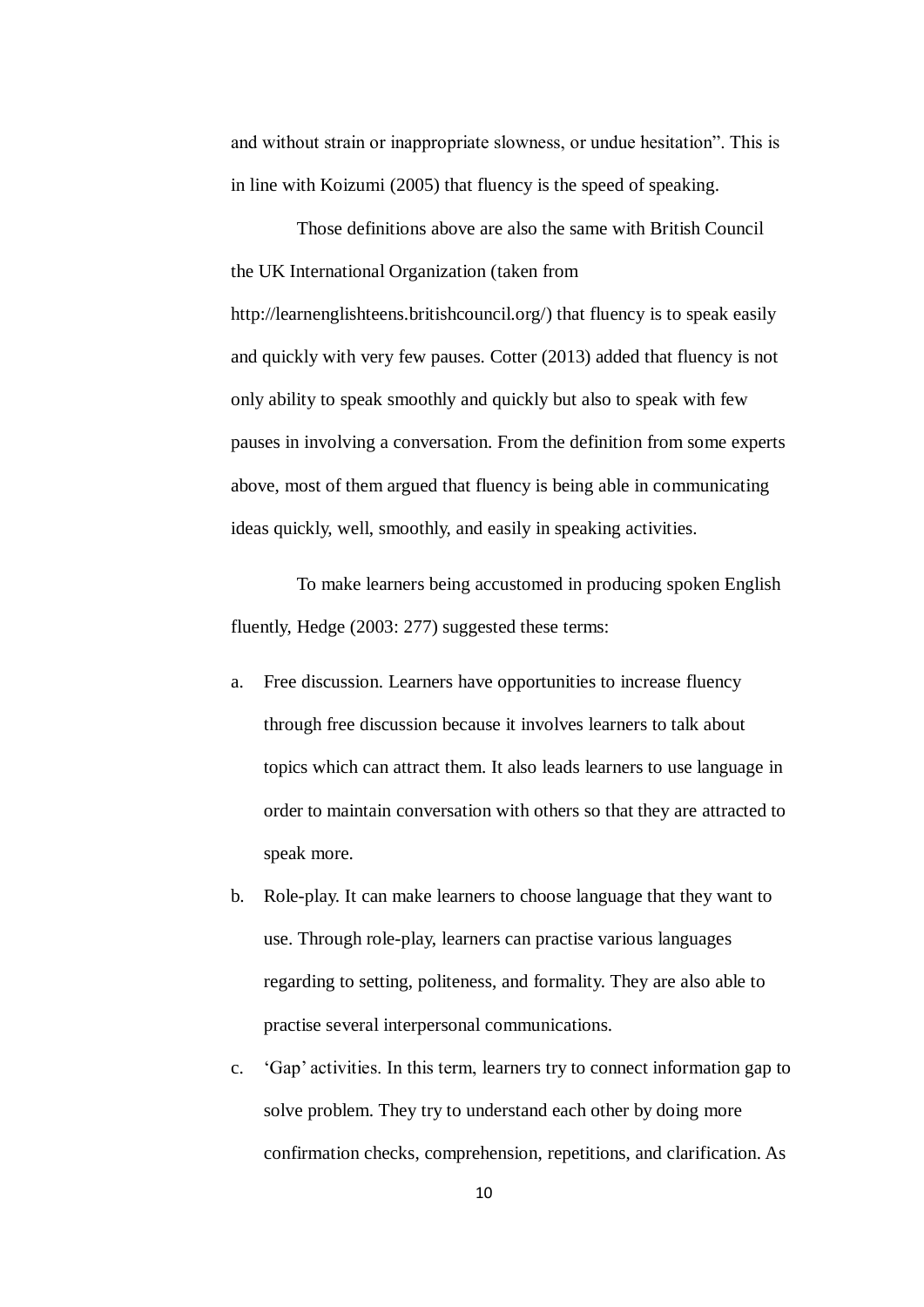a result, learners is more encouraged to speak in less threatening way since their focus is to deal with the problem.

In short, fluency is important in speaking. It leads learners to communicate ideas quickly and easily. As a result, other person will comfort to have conversation with them. But, fluency without any accuracy is nothing. It can make other person difficult to understand about what we say to communicate ideas (British Broadcasting Corporation, 2003). That is why; fluency should be supported with accuracy (Nakagawa, taken from http://www.geocities.co.jp). So, both grammatical accuracy and fluency support each other in communicating ideas in speaking.

From the explanation above, speaking fluency is ability to speak easily and smoothly in connected speech with few pauses, without having too much stop and too much think about what to say.

#### **2.2.2 Principles of Speaking fluency**

Speaking fluency has its own requirements, Harmer (2007) explained that if learners want to be able in speaking fluency, they have to be able in using pronounce phonemes correctly, appropriate stress and intonation patterns and speak in connected speech.

Other source argued that there are some criteria necessary to achieve fluency (Hedge, 2003). The first criterion is the focus is on the meaning and not on the form. Then, the content should be determined by the learners as the speaker and the producer of opinions, information,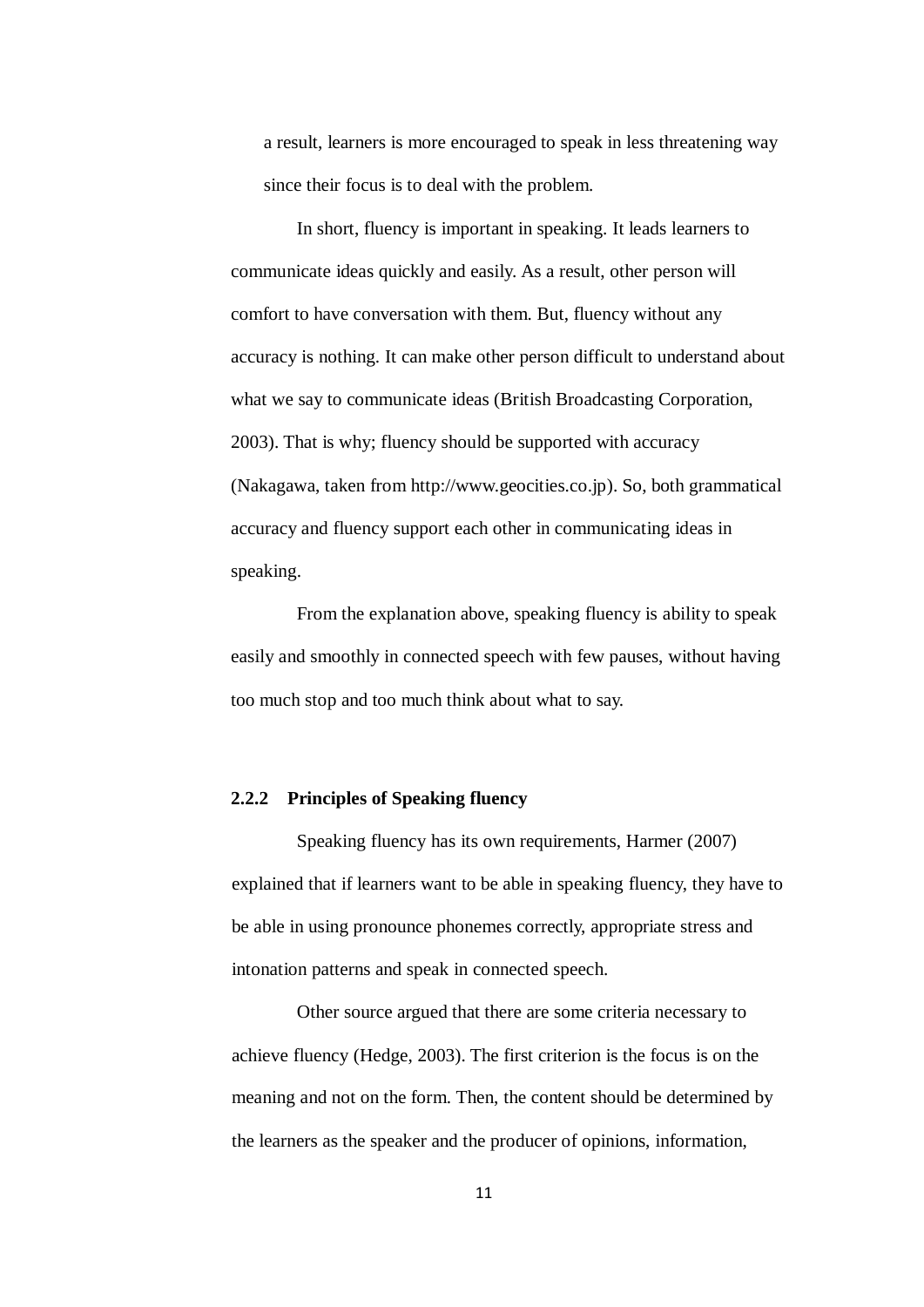ideas, etc. because it eases learners to communicate their ideas about their interest. Next, learners should be involved in interpreting a meaning of what they hear in form of response orally so that the learners do not only rely on teacher"s material but also develop it to connect with their idea in their response. Then, since what a learner hears is unpredictable, there should be information or opinion gap. The last, the teacher's correction should be done as minimal as possible since it can distract the message.

According to Richards in Nillson (2012), the principles to focus on fluency are "Reflect natural use of language, focus on achieving communication, require meaningful use of language, require the use of communication strategies, produce language that may not be predictable, seek to link language use of context."

According to Miguelbengoa (2011), the characteristics of fluency are "Usage for real life, language for communication, language for skill, attempts at communication are judged by performance, attention is given to meaning, correction is generally a minor clarification of fluency in use, communication is the objective."

From the explanation above, the principles of speaking fluency are: 1) Focus on the meaning, 2) Interesting material, 3) Minimal correction, and 4) Focus on achieving communication purpose. Mainly, the purpose of speaking fluency is to be able to communicate ideas in connected speech.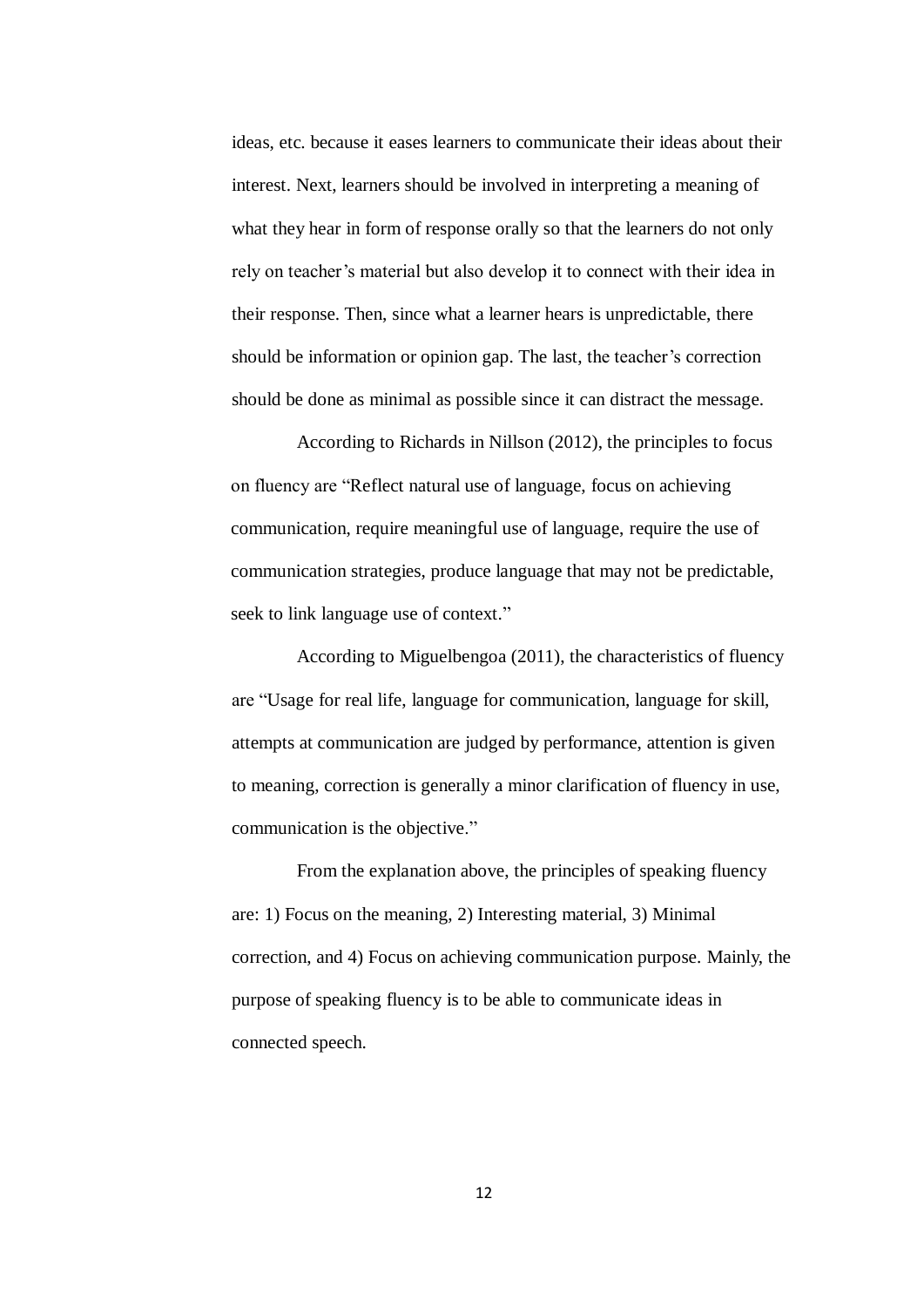#### **2.3 Grammar**

Oxford Advance Learner"s Dictionary defined grammar as "the rules in a language for changing the form of words and combining them into sentences" (Hornby, 1995). This is similar to Cambridge Advance Learner's Dictionary definition that grammar is "the study or the use of the rules about how words change their form and combine with other words to make sentences" (2003).

Some experts have similar idea regarding to grammar. DeCapua (2008: 1) defined grammar as a set of rules which is considered as an absolute and fixed target or goal to be a "good" speaker or writer of a language. For native speakers, they use their intuitive to produce sentence with accurate grammatical use (Hedge, 2003; DeCapua, 2008). For EFL learners, they need to learn explicitly to produce grammatically accurate sentence (DeCapua, 2008: 7). That is why grammar is important to support learners to speak fluently. In some cases, learners try to find the accurate grammar of their speech because they were worry to make mistakes so that it influences their speaking fluency (British Broadcasting Corporation, 2003). In contrary, it means that if learners of EFL understand much about grammar, they needn"t too long time to think about grammatical accuracy while speaking. As result, it will support their speaking fluency.

From the explanation above, grammar is about how words and sentences are used and combined correctly. So, grammar is the rules which manage words and sentences to be used correctly.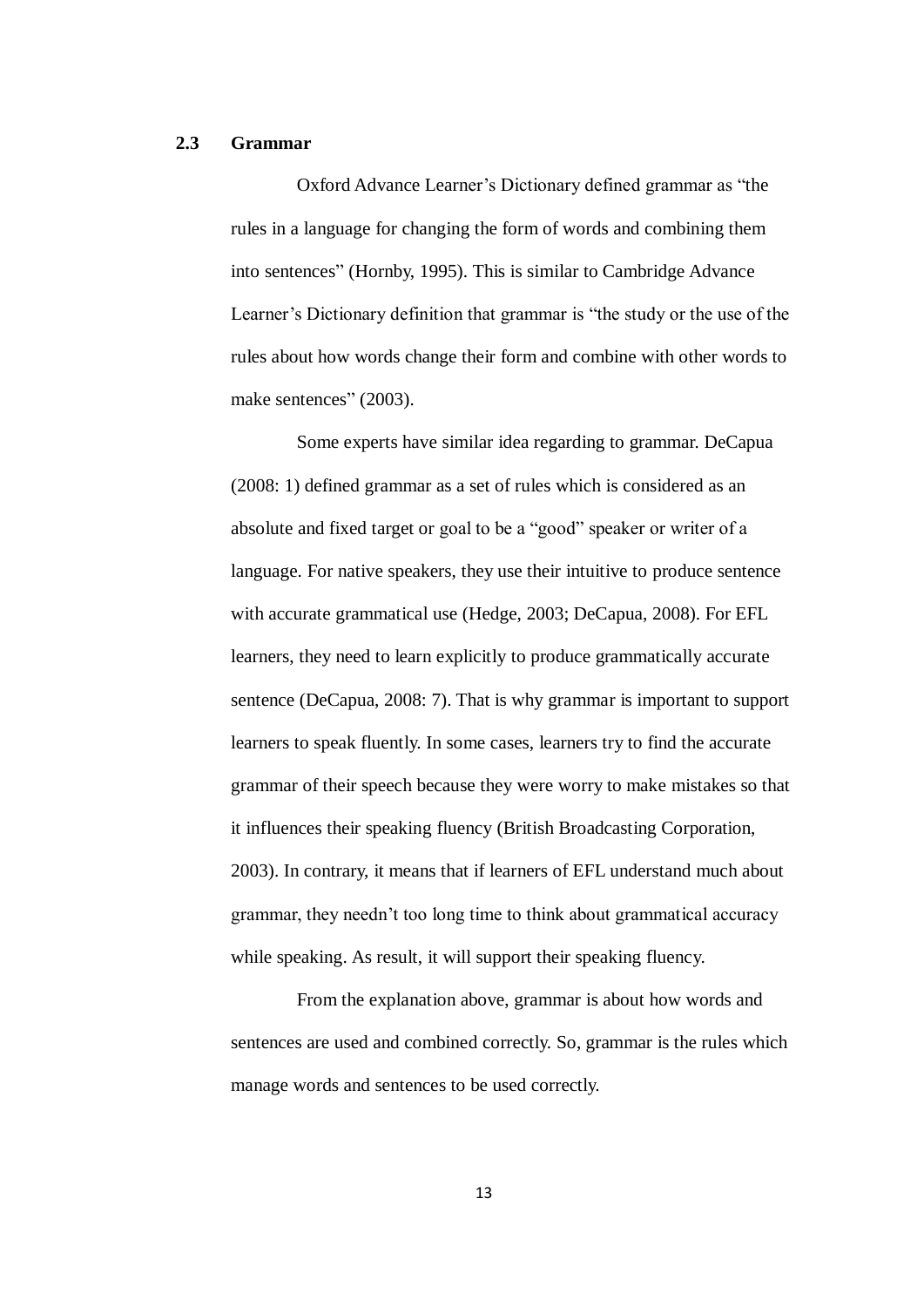#### **2.3.1 Grammatical Accuracy**

According to British Broadcasting Corporation (2003) accuracy is to speak without making any error in grammar and vocabulary. Other source mentioned that accuracy is being correct and clear in speaking (pronouncing and spelling) or writing which is free from grammatical error and appropriate with the situation or context (Cotter, 2013). This argument is in line with British Council the UK International Organization (taken from http://learnenglishteens.britishcouncil.org/) that accuracy is speaking correctly with very few errors. So, accuracy is being correct and free from any kind of errors in using language such as grammar, vocabulary, pronunciation, spelling, and also context.

Meanwhile, there are some arguments related to grammatical. Pongsiriwet (2001) explained that grammatical is "a sentence which conforms to the rules defined by specific grammar of a language". Woodford and Jackson (2003) added that grammatical is "relating to grammar or obeying the rules of grammar". This is supported by DeCapua (2008) that every language has its patterns and structures that make sense of a language, in this case is called grammatical.

From the definitions above, accuracy is being correct with very few mistakes in using grammar, vocabulary, pronunciation and spelling with appropriate context. Grammatical is obeying the rules of grammar in sentences. So, grammatical accuracy is being correct and free from error in using grammar rules in English language with appropriate context.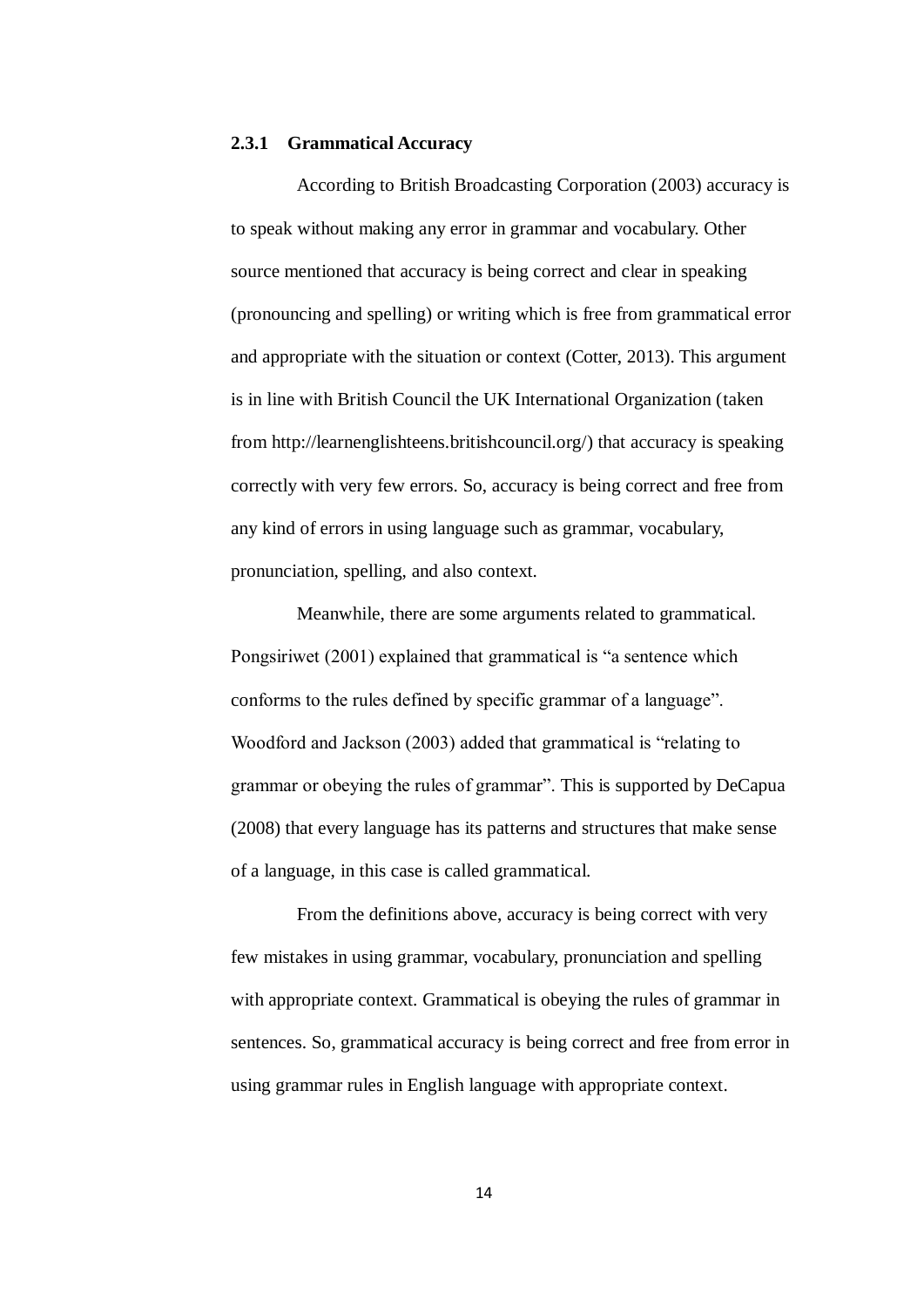#### **2.3.2 Principles of Accuracy**

According to Richards in Nillson (2012), the principles to focus on accuracy are "Reflect classroom use of language, focus on the formation of correct examples of language, practice language out of context, practice small samples of language, do not require meaningful communication, and control choice of language."

Miguelbengoa (2011) added that the characteristics of accuracy are "Usage: explanation, language for display, language for knowledge, attempts at communication are judged by linguistic competence, attention is given to language, correction is often a feature of accuracy focussed work, and language is the objective."

In short, accuracy concerns on the use of linguistic competence accurately. It is about how the language is used accurately. It does not always require communicative purpose because the focus is to the language itself.

So, the principles of accuracy are: 1) It focuses on the formation of correct language, 2) It does not require meaningful communication, 3) Correction is often needed to obtain accuracy, and 4) Language is the objective.

#### **2.4 Pronunciation**

Cambridge Advance Learner"s Dictionary (2003) defined pronunciation as "How words are pronounced". This is similar to the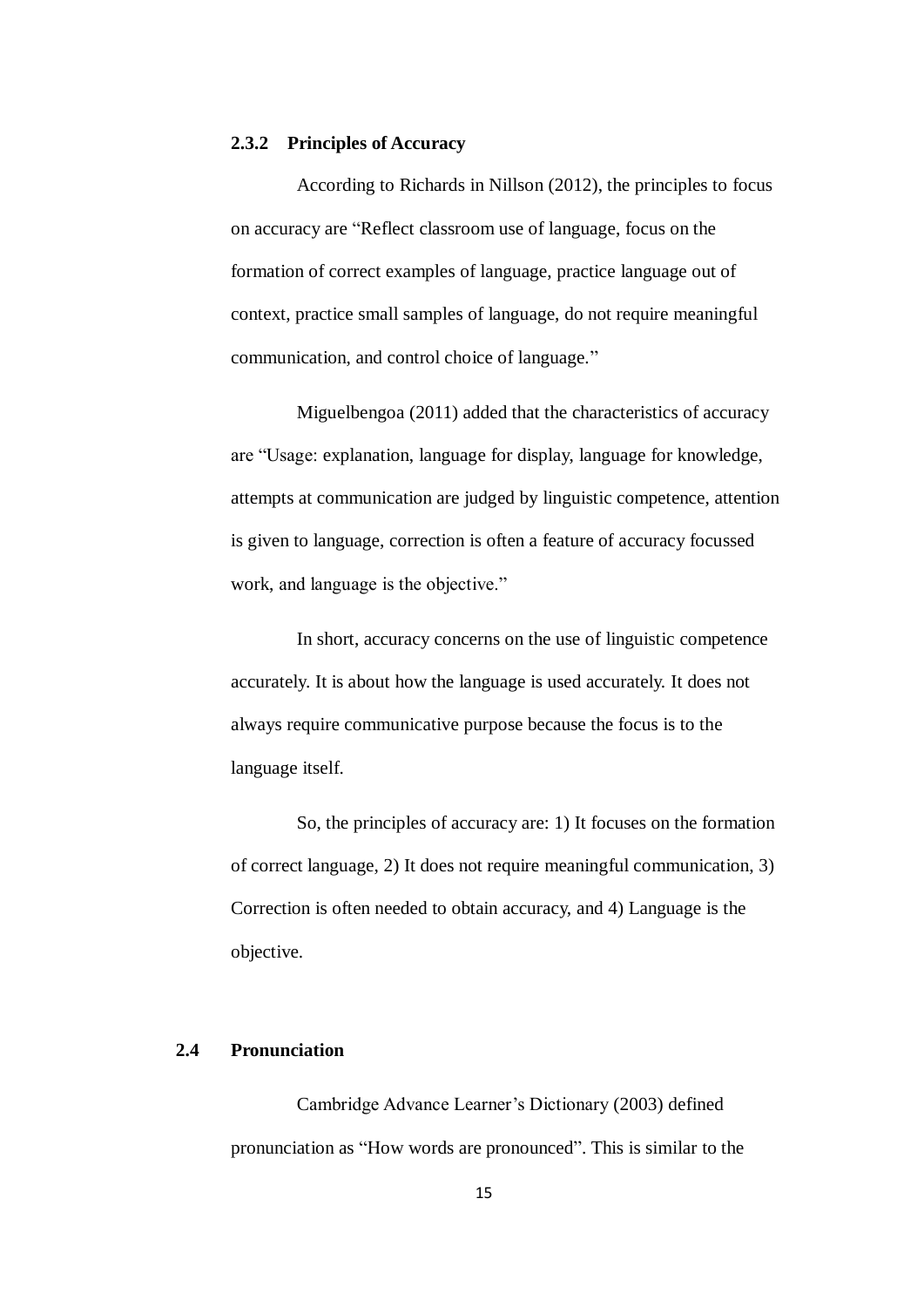definition from Oxford Advance Learner"s Dictionary (Hornby, 1995: 928) that pronunciation is "1) the way in which a language is spoken, 2) the way in which a word is pronounced, 3) the way a person speaks the words of a language".

In learning English, recognising pronunciation brings benefit. It can support spoken communicative ability (Harmer, 2007: 248; Saville, 2006: 143) since it leads learners to pronounce words or sentences with correct stress and intonation. Stressing words in spoken form shows that the message should be accepted and understood correctly (Harmer, 2007: 249).

Furthermore, the comprehension of pronouncing words accurately with regard to correct stress and intonation can make communication easy to be understood. It is because stress and intonation with certain emphasis or pitch of voice can help speaker to express the meaning of the utterances in spoken (Harmer, 2007). It indicates, for examples, delivering question or statement, enthusiasm or bore, etc.

Hedge (2003) explained that pronunciation is one of measurements in fluency. This is in line with Harmer (2007) that if learners want to be able in speaking fluency, they have to be able in using pronounce phonemes correctly, appropriate stress and intonation patterns and speak in connected speech. Ano (taken from http://www.waseda.jp) added that pronunciation is included in criteria of deciding accuracy.

From the explanation above, pronunciation is the way to pronounce the sound of words accurately with appropriate stress and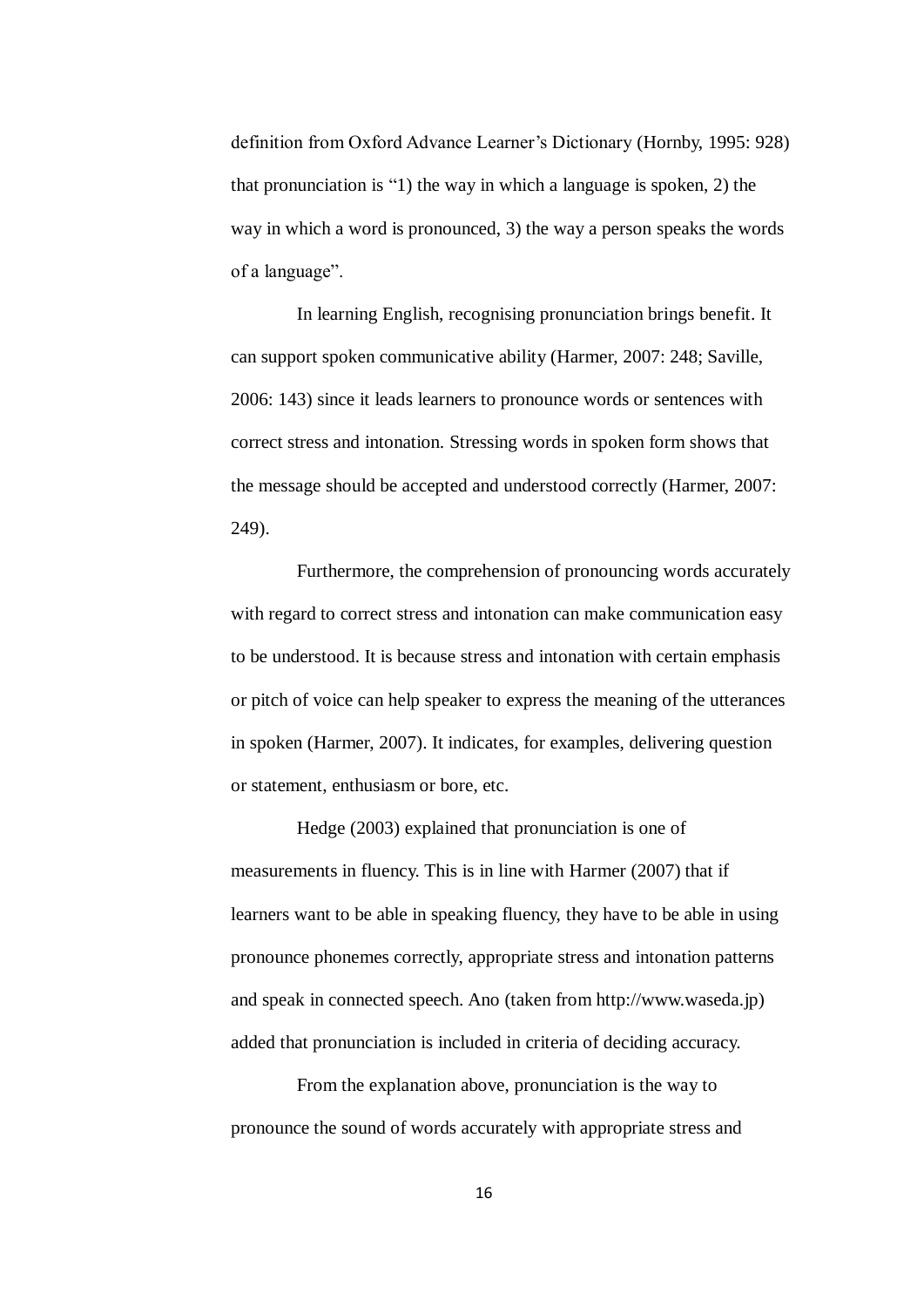intonation. Pronunciation can support learners to be easier to communicate ideas through correct pronunciation, appropriate stress and intonation. It means that pronunciation has its own roles in achieving speaking fluency and accuracy.

## **2.5 Vocabulary**

Oxford Advanced Learner"s Dictionary defined vocabulary as "The total number of words in a language and; all the words known to a person or used in a particular book, subject, etc". (Hornby, 1995: 1331).

It is impossible to learn English without knowing many vocabularies. It leads learners to develop their competence in language both in written and spoken form. That is why vocabulary is the most important knowledge for all language learners (Saville, 2006).

Since vocabulary is very important, there are some types of knowledge which give contributions for effective use of context for vocabulary learning: linguistic knowledge, world knowledge, and strategic knowledge (Saville, 2006: 141).

Furthermore, vocabulary is one of measurements in fluency (Hedge, 2003). This is supported by Saville (2006: 170) that fluent speaking can be achieved with vocabulary which has significant roles.

From the explanation above, vocabulary is all of words to produce language. Since the fluent speaking can be achieved with rich vocabulary, it means that vocabulary also has its roles to support speaking fluency.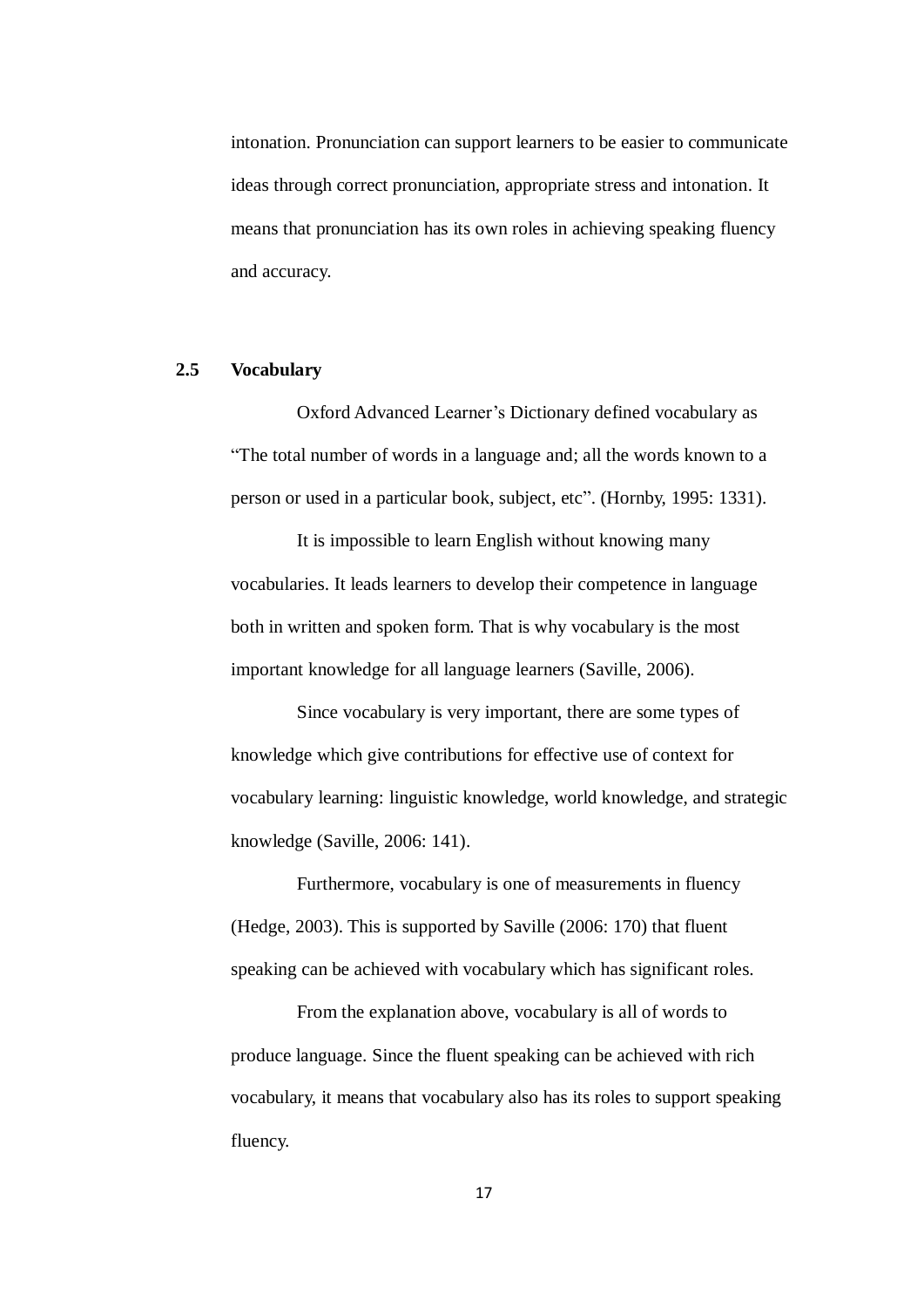# **2.6. The Importance Relationship between Grammatical Accuracy and Speaking Fluency**

Hedge (2003: 46) delivered five components of communicative language ability which the goal is to make learners able to communicate effectively in spoken and written by knowing and putting knowledge of language in various settings and situations. The five components are linguistic competence, fluency, pragmatic competence, discourse competence, and strategic competence. It implies that the five components are related each other and support each other to achieve the goal of communicative language ability, especially in speaking. Meanwhile, the grammatical structure is included in linguistic competence. It means that, the grammatical structure and fluency, in this case is speaking, have their contributions each other.

Moreover, since fluency belongs to one of components of communicative language ability, some Course book aims to achieve it in speaking activities (Hedge, 2003). On the other hand, Hymes in Hedge (2003:45) added that "rules of use without the use of grammar would be useless". Hedge (2003: 45) clarified it that speaker should comprehend and use linguistic forms. This is clear that in speaking activities, learners should be able to not only know the language but also use of the linguistic form such as grammatical form, pronunciation, vocabulary, etc. This means that it is important for learners to communicate ideas through speaking without leaving the fluency and the linguistic competence. As Brumfit in Hedge (2003: 58) explained similar ideas that fluency activities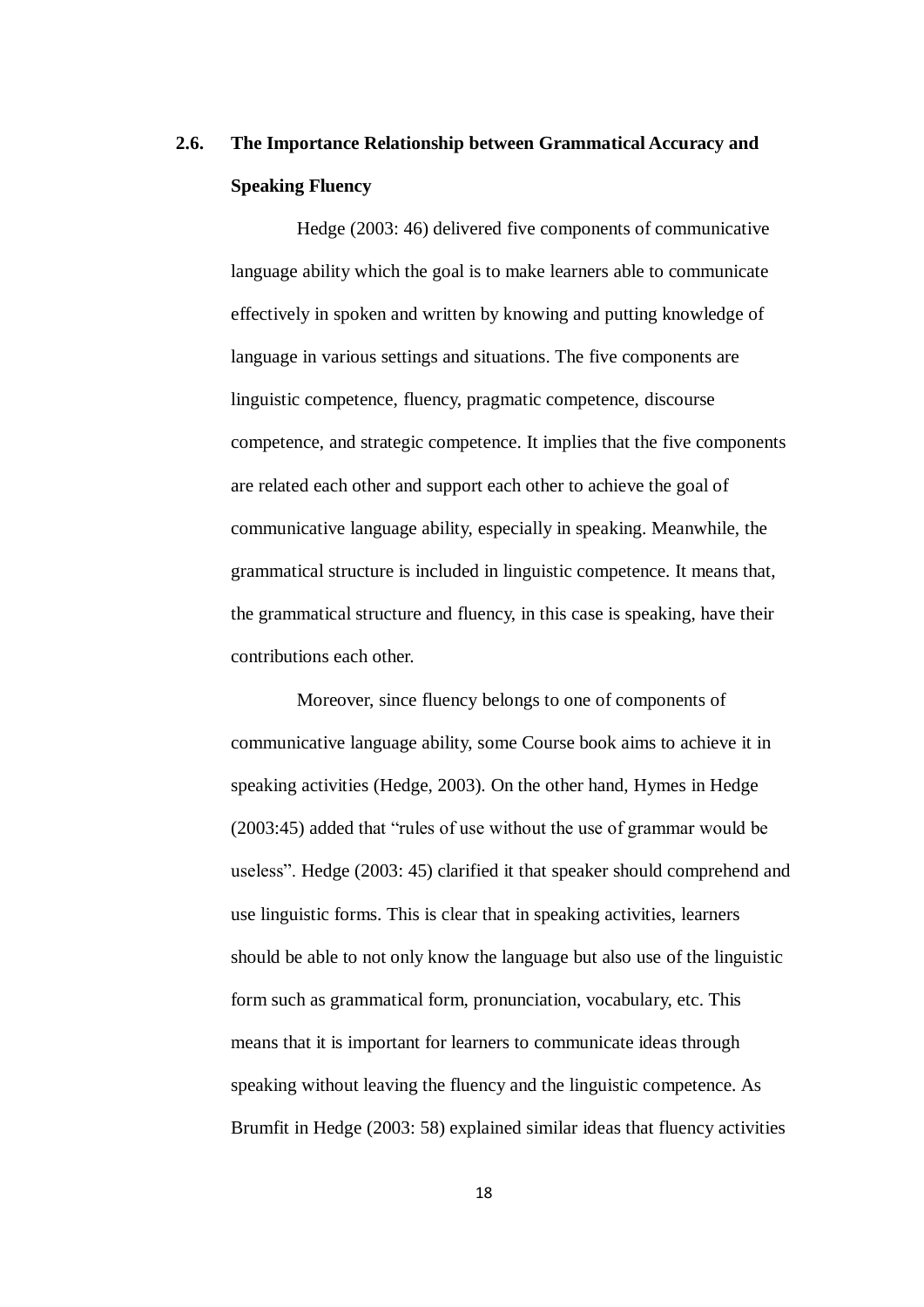can make learners to produce and understand linguistic form, this is called as accuracy.

Other expert also admitted the significant importance of relationship between speaking fluency and grammar. Saville (2006: 170) drew conclusion that the fluent speaking can be achieve with grammar and vocabulary which have significant roles. However, learners need to develop not only ability of grammar, vocabulary, functional language and communicative skills but also fluency and contextual appropriacy since all of them are equally important goals (Hopkins and Potter in Hedge, 2003: 261).

In short, it is important to include both fluency and accuracy in grammar for communicating ideas through speaking since they have their own significant roles. This is supported by Hedge (2003: 261) that including both accuracy-based and fluency-based activities is useful for communicative purposes. Regarding to the relationship between grammatical accuracy and speaking fluency can make us more conscious that both of them should be included in speaking of language classroom activities.

From the explanation above, the importance relationship between grammatical accuracy and speaking fluency are:

1. Both grammatical accuracy and speaking fluency are included in components of communicative language ability. It means that both of them support each other to achieve communicative language ability.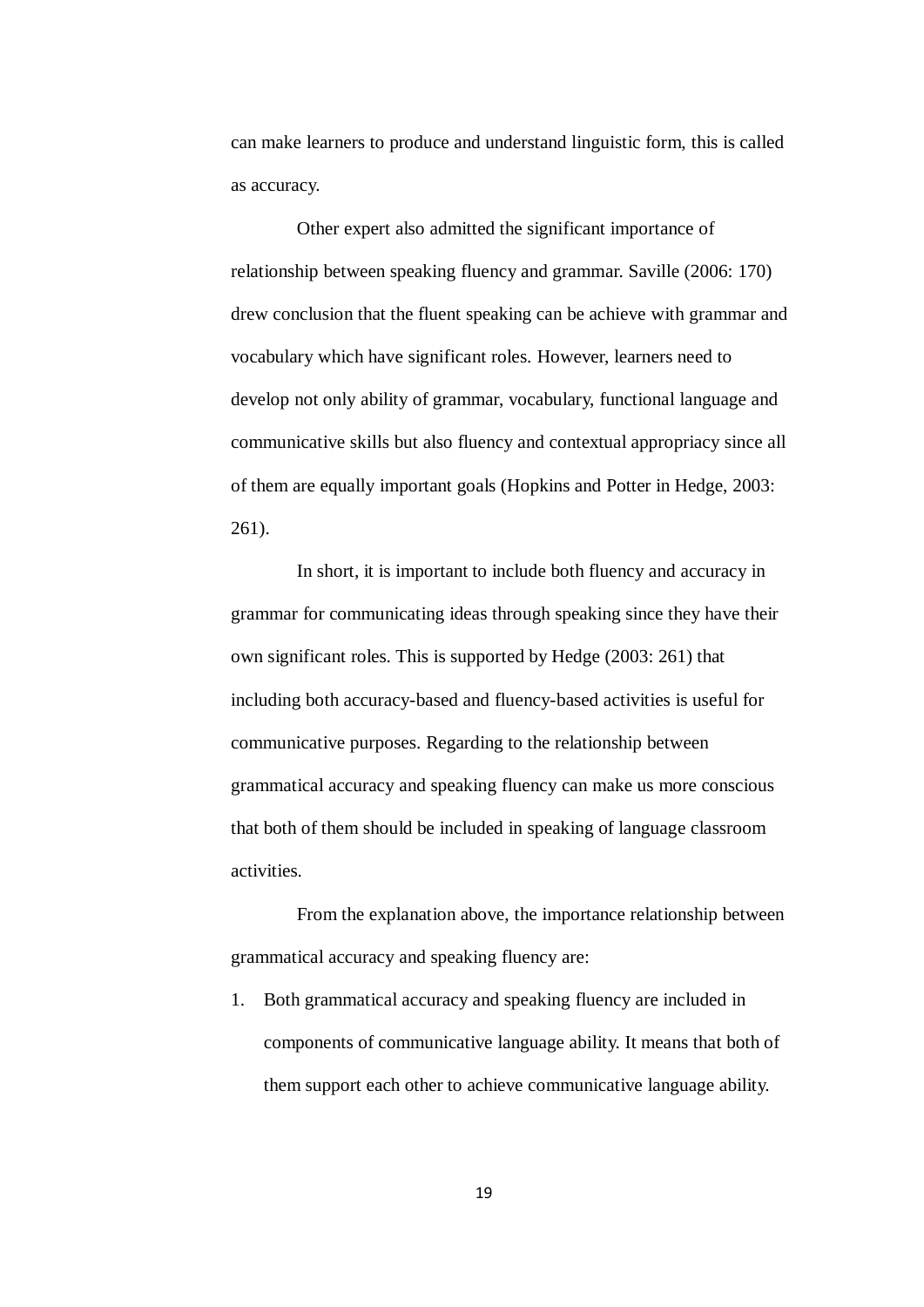- 2. Speaking fluently without using accurate grammar is useless and vice versa.
- 3. Fluent speaking can be achieved with grammar, vocabulary, etc.
- 4. Focusing on both grammatical accuracy and speaking fluency is very useful for communicative purpose.

## **2.7 Previous Study**

There are some studies regarding to the relationship between grammatical accuracy and speaking fluency. They showed some variabilities of results.

First, Nakagawa (taken from http://www.geocities.co.jp) mentioned on his conclusion of research paper that accuracy and fluency influenced each other. They are two competences which support ability to achieve communicative competence. Accuracy could cause fluency and fluency caused more accuracy. In the other words, they have relationship each other.

Study of Priyanto and Amin (2013) found a significant correlation between grammatical accuracy and speaking fluency at senior high school students. That study used grammar test and speaking tests to measure students" grammatical competence and speaking fluency. The participants did the test in different time to ascertain that the data collected was reliable. There was no any treatment on that study. The result revealed positive and moderate correlation between grammatical competence and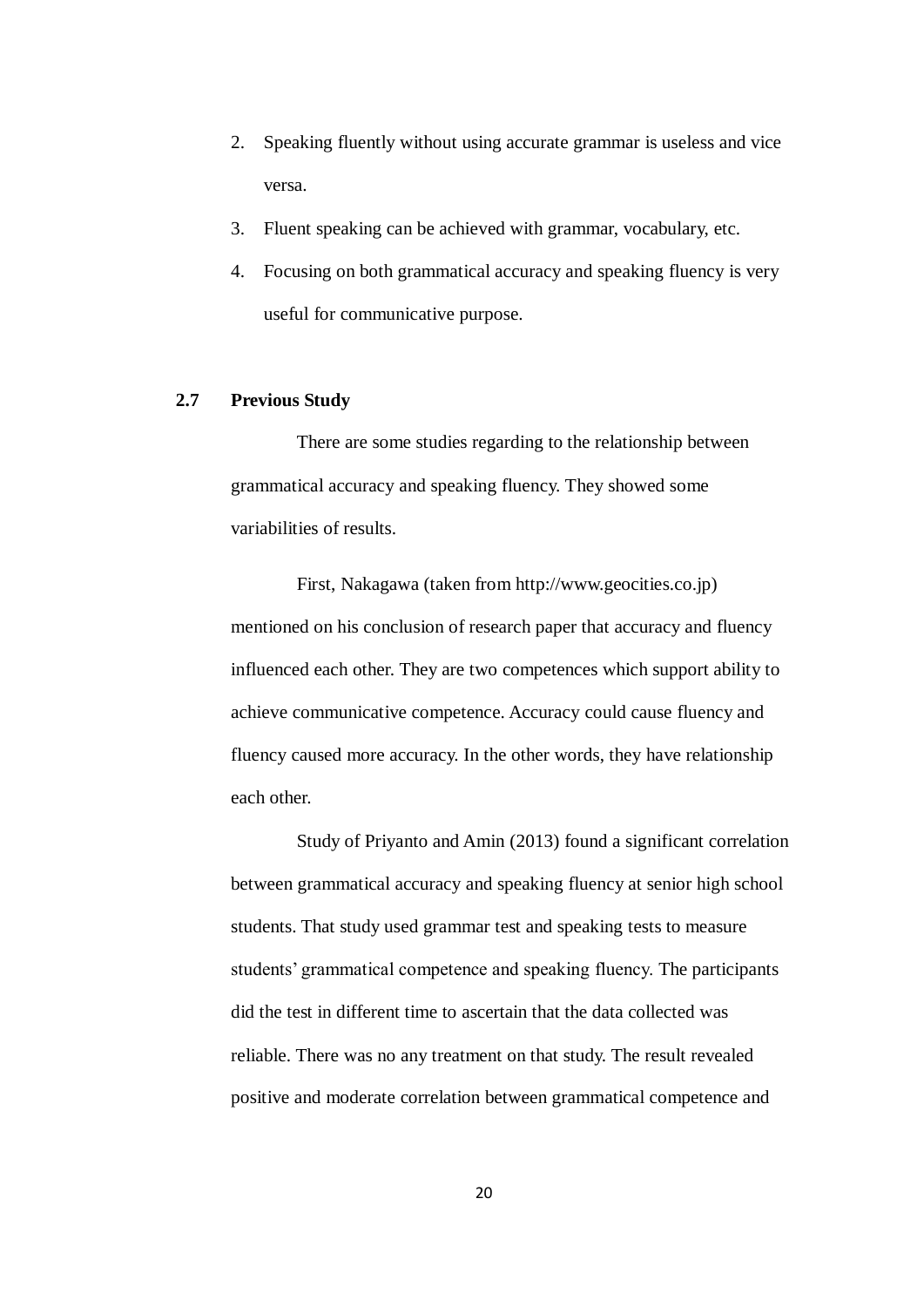speaking fluency  $(r = 0.44)$ . The moderate correlation was because of the variability of the students' score distribution.

Other study is from Hunter (2011), he used 'small-talk' methodology to develop accuracy, fluency, and complexity in speaking. On his research conclusion, it showed there was relationship between "small-talk" methodology and the development of accuracy, fluency, and complexity.

Moreover, Nilsson (2012) conducted an experiment by using accuracy-based task and fluency-based task for second language learners. The results showed that accuracy, fluency, and self-confidence of second language learners could be improved through accuracy-based task. Meanwhile, fluency-based task could improve learners' motivation.

Furthermore, Pongsiriwet (2001) conducted research to examine the relationship between grammatical accuracy and discourse features of student writing compositions. The discourse features included cohesion and coherence. The result of that study showed that there was no statistically significant correlation between grammatical accuracy and cohesion. Meanwhile, there was a significant correlation between grammatical accuracy and coherence. Finally, he concluded that students who were good in grammatical accuracy were not always good at cohesion but there was possibility that they might be good at coherence.

Moreover, Koizumi (2005) conducted a study to examine relationship between speaking performance (which includes aspects of fluency, accuracy, syntactic complexity, and lexical complexity) and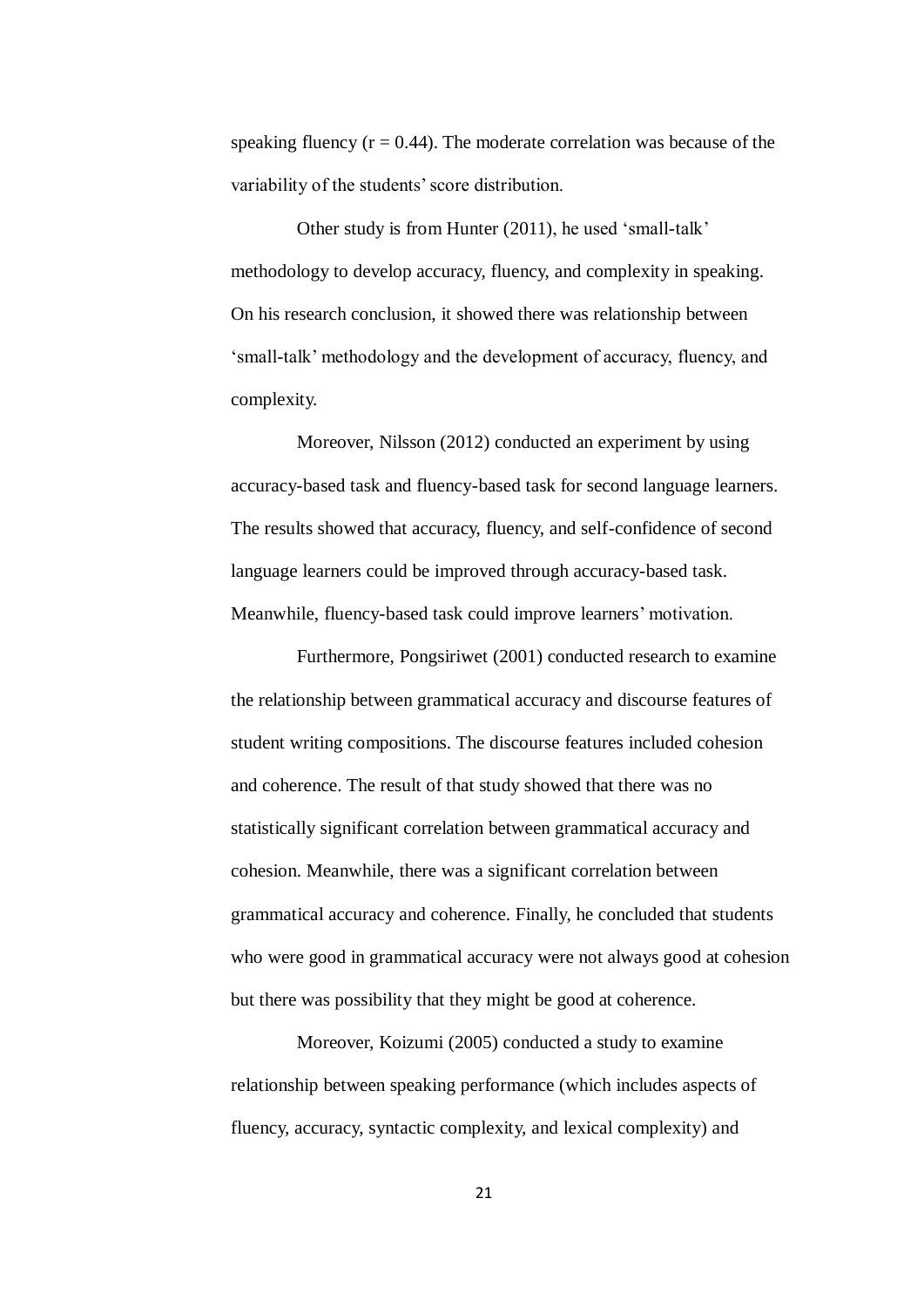productive vocabulary on Japanese learners of English at novice level. The result showed there were relationships between them. In details, some of the results showed strong correlation between speaking speed (element of fluency) and 'one element of syntactic complexity'  $(r = 0.51)$  and also strong relationship between speaking speed and lexical complexity  $(r =$ 0.80). It meant that the students who spoke faster were likely to produce utterances with higher syntactic complexity and lexical complexity. As the theory explained before, it can be known that speaking speed is one of element in fluency and syntax is part of grammar. It might refer that fluency and grammar also have strong relationship.

In contrary, the research by Porcino and Finardi (2012), which aimed to find the impact of communicative task-based on second language learners in speaking accuracy and fluency, showed trade-off effects between accuracy and fluency. It showed that the participants were more fluent to speak when they were less accurate and vice versa.

The research of Ano (taken from http://www.waseda.jp) entitled "Japanese English: Fluency and Accuracy in the Spoken English of High School Learners" attempted to find correlation between fluency and accuracy for high school learners. The result showed that the correlation between the two was not significant  $(r = -0.088)$ .

From the previous studies mentioned above, there are some differences between this study and the previous studies mentioned before. First, this focus is specific on grammatical accuracy and speaking fluency. Meanwhile, studies of Ano (taken from http://www.waseda.jp), Nakagawa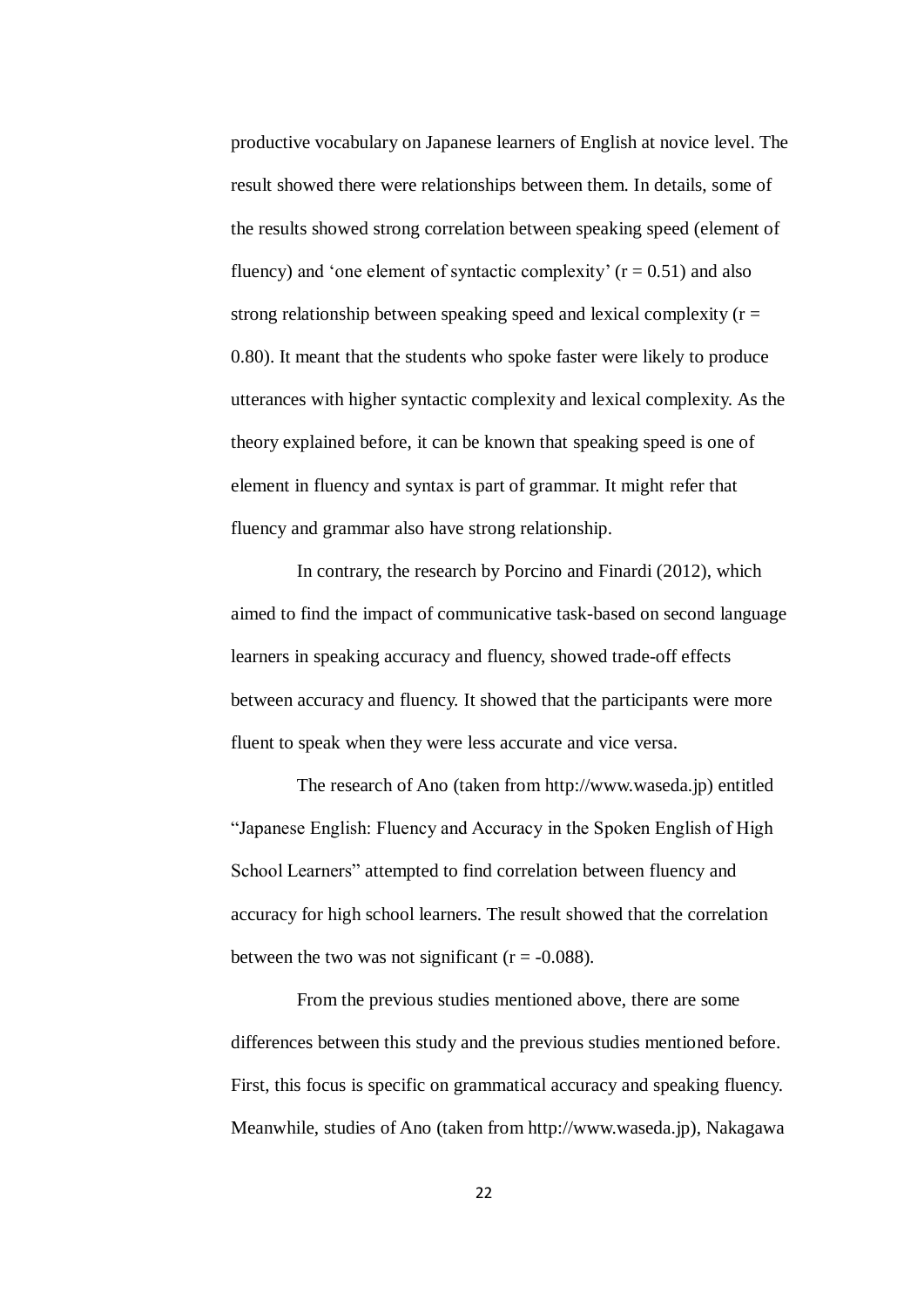(taken from http://www.geocities.co.jp), Porcino and Finardi (2012) focused on general of accuracy and fluency. Some of them also focused on combination of accuracy, fluency, and complexity (Koizumi, 2005; Hunter, 2011). Pongsiriwet (2001) also had different focus on grammatical accuracy and discourse features of writing.

Second, the subject of this study is learners at  $4<sup>th</sup>$  semester in college level. Meanwhile, some of the previous studies mentioned above had subject at novice level in high school level (Koizumi, 2005), high school level (Ano, taken from http://www.waseda.jp), university freshmen level (Pongsiriwet, 2001). In term of subject of the study, they are different with this study.

Third, the settings of the previous studies are different from this study. Ano (taken from http://www.waseda.jp) gave measurement based on only spoken activity. Pongsiriwet (2001) gave measurement based on written test. Other study used certain strategy in measurement such as small-talk (Hunter, 2011) and communicative task-based (Porcino and Finardi, 2012). Meanwhile, this study finds the correlation between grammatical accuracy and speaking fluency based on the scores of Speaking 3 and English Advance Grammar lectures at English Language Education Department at University of Muhammadiyah Gresik.

Furthermore, the results of the previous studies showed different results. Ano (taken from http://www.waseda.jp) showed that there was no statistically significant between grammatical accuracy and fluency. Porcino and Finardi (2012) showed the result of trade-off effects between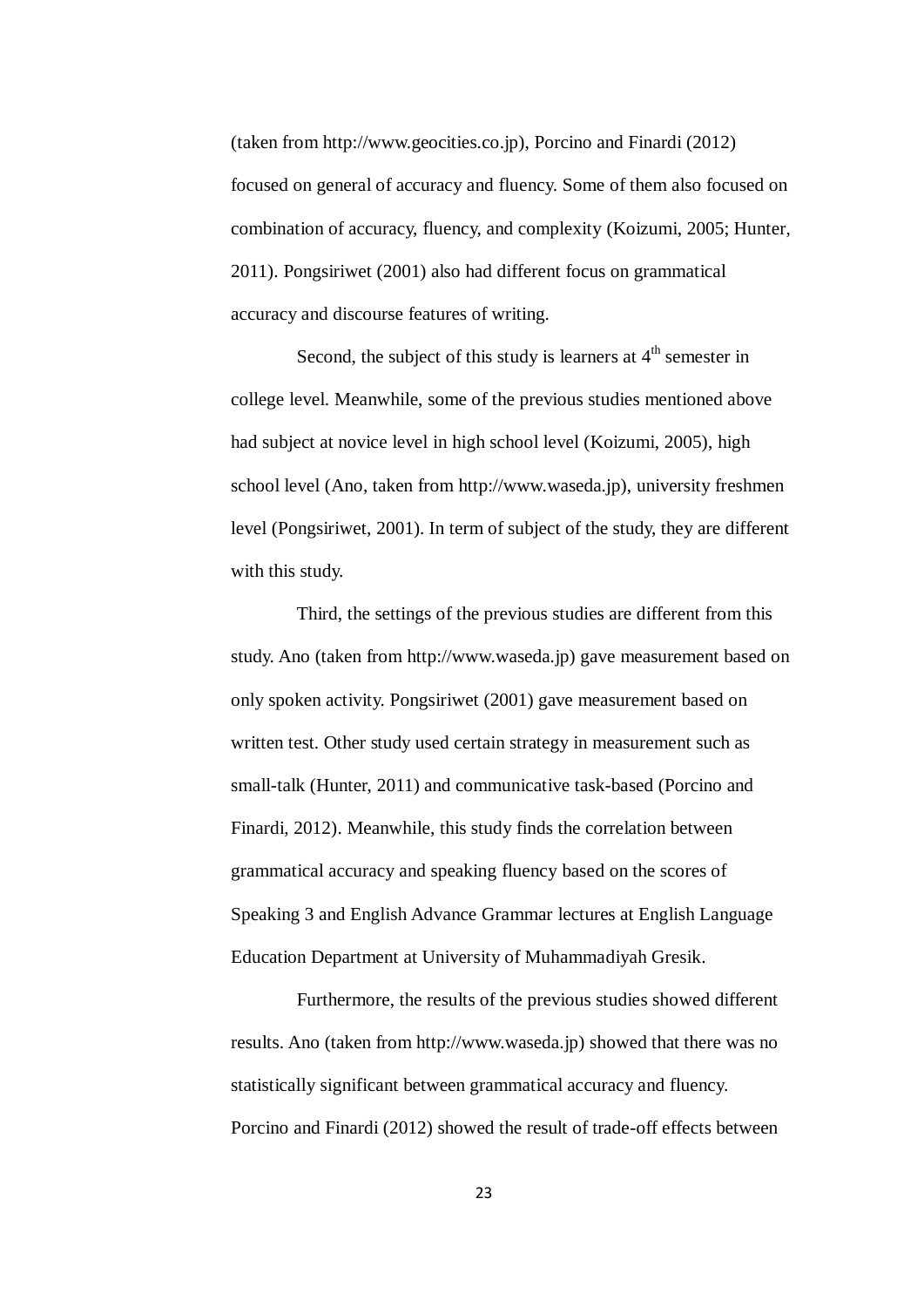accuracy and fluency. Some of them showed there was correlation between accuracy and fluency (Nakagawa, taken from http://www.geocities.co.jp; Koizumi, 2005).

In short, the results of the previous studies are different because of different subject, focus, and setting. Since this study also brings different subject, focus and setting, it is still become a question about whether actually there is relationship between grammatical accuracy and speaking fluency at  $4<sup>th</sup>$  semester learners of 2012/2013 academic year of English Language Education Department at University of Muhammadiyah Gresik.

#### **2.8 Summary**

There are two areas in English mastery; they are English skills and English components. Both of them bring contribution to one another. Grammar and speaking fluency are included in mastering English language. Logically, the use of grammatical accuracy and speaking fluency gives contribution to one another. As Nakagawa (taken from http://www.geocities.co.jp) argued "accuracy brings fluency and fluency brings more accuracy".

The theories from some experts above also showed that both grammar and speaking fluency have significant roles in speaking to improve communicative purpose. It means that both of them have important roles to support each other.